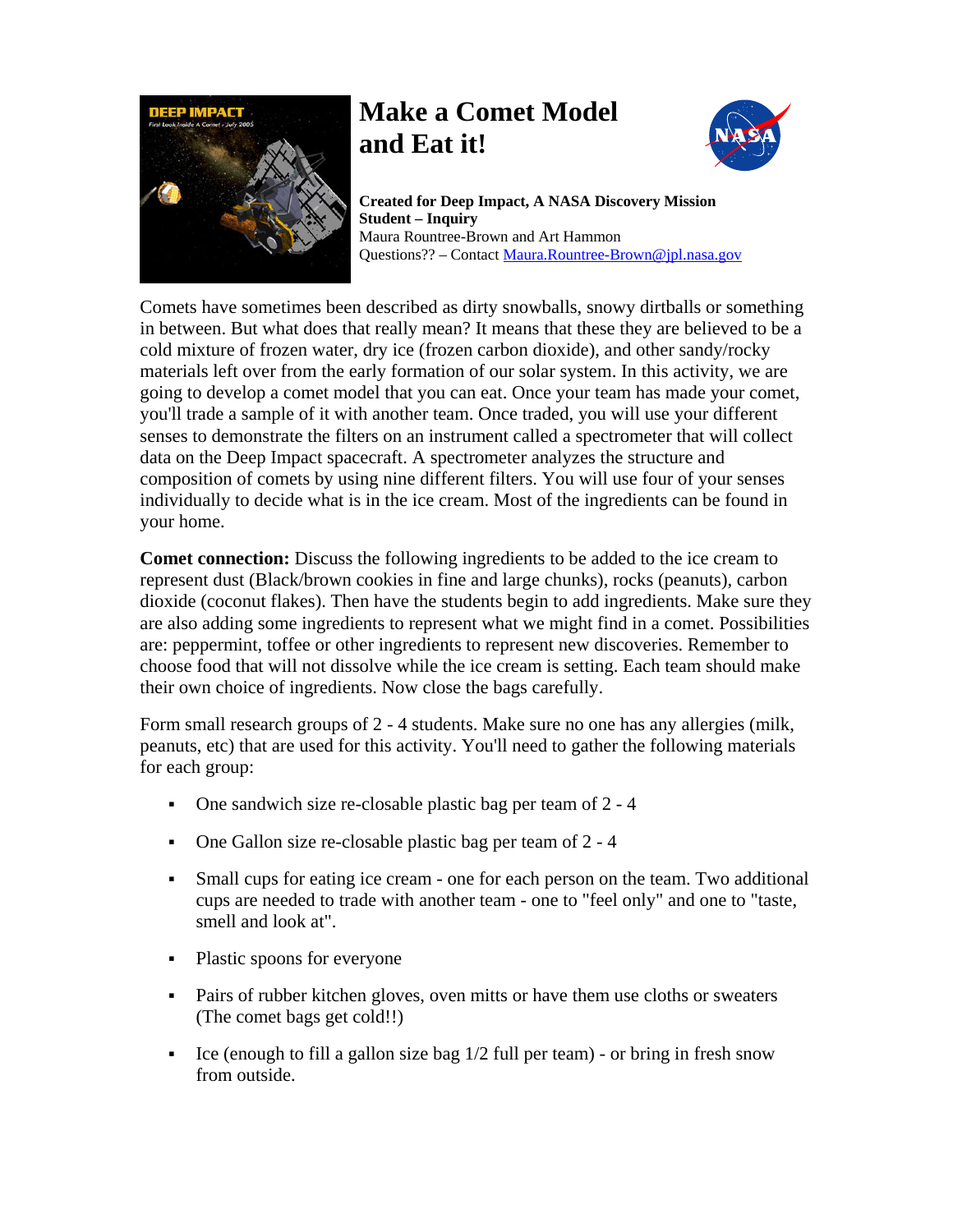- Chunky cookies in black or brown, crushed candies (like toffee or peppermint), gummy bears, coconut flakes and peanuts
- Whole milk (2% won't work)
- Sugar
- Vanilla extract
- Evaporated milk
- Salt
- Can opener
- Something to use to crush cookies and other additives

To begin: Wash hands! You may choose to use food gloves.

**HINT:** One person should hold the bag while another pours ingredients into the bag. To cut the activity time, you can pre-mix the milk, evaporated milk, sugar and vanilla in the small bags and pre-measure the salt into the large bags. Make enough sandwich bags of ice cream mix for each team to have one. Squeeze the air out as much as possible and seal the sandwich bags carefully each time they are opened to add ingredients.

# **STEP #1:**

Mix into the sandwich size bag One-third cup evaporated milk (or cream) Two-thirds cup whole milk 5 level spoonfuls of sugar Less than  $\frac{1}{4}$  tsp of vanilla

Each team adds the ingredients they feel should be in their "comet" and records those ingredients for confirmation later.

**HINT:** Squeeze any extra air out of the sandwich bag and close it. Be sure it cannot leak. [Turn it upside down to check.]

# **SUGGESTIONS FOR LARGER GROUPS: For a class of 20 (10 groups of 2)**

- $\sim$  3 4 cans 12 fl oz each
- <sup>1</sup> gallon of milk (you'll have some left over)
- $\blacksquare$  20 cookies
- $\blacksquare$  1/4 lb of sugar
- 1 bag of peanuts and 1 bag of coconut flakes
- 1/4 bottle of vanilla or leave this ingredient out
- 10 sandwich size re-closable bags (but best to make a couple extra)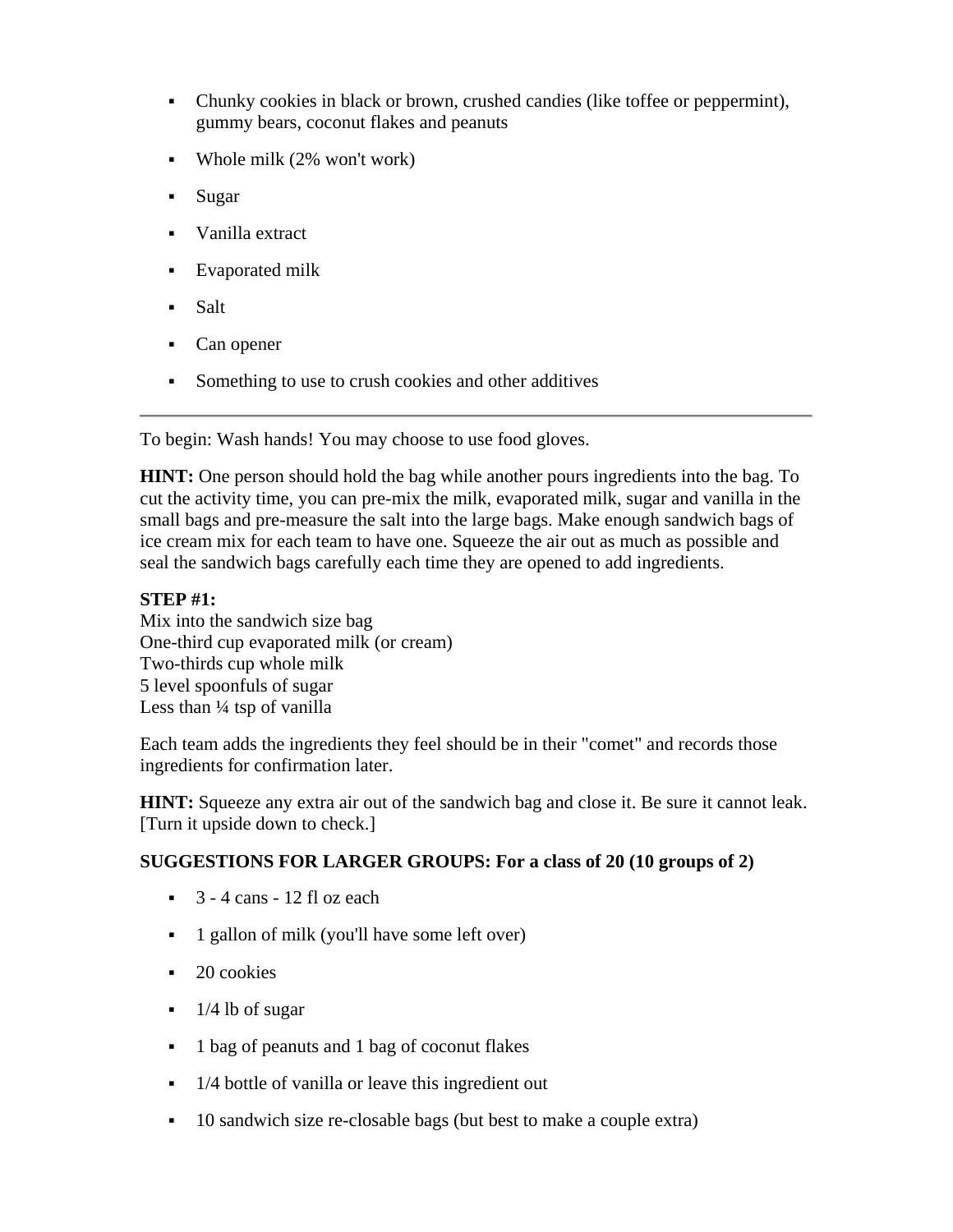- 10-gallon size re-closable bags
- 2 3 containers of table salt (you'll have some left over)

# **STEP #2**

Place the sandwich bag into the bottom of the gallon bag. Put in approximately 10 heaping spoonfuls of salt if you did not pre-load the salt earlier. You can pre-load salt into the bags at home.

# **STEP #3**

Fill the gallon bag (containing sandwich bag) at least 1/3 full of ice.

# **STEP #4**

- 1. Close the larger bag tightly to remove as much air as possible. Check for leaks.
- 2. Gently shake and roll the bag while keeping it in constant motion for approximately 6 - 10 minutes or until half the bag has turned to water. [SUGGESTION: Rubber gloves, mitts, cloth towels or other thick fabric may be needed to hold the bag because it will get extremely cold. Start with bare hands so students can feel the temperature change].
- 3. Gently feel the sandwich bag through the icy mixture. When the milk/sugar mixture in the sandwich bag has hardened into soft ice cream, open the gallon bag and remove the sandwich bag containing the ice cream. Carefully and briefly rinse the outside of the sandwich bag to get the salt/ice mixture off or the ice cream will carry the taste. Scoop the ice cream into one cup for each member of the team. Fill two cups to trade with another team - one they will only feel and one from which they will all get one bite. Put your own ice cream cup aside for the moment.

# **STEP #5**

Once each team has received a cup to "feel" and a cup to "taste" everyone is ready to research a sample "comet."

A spectrometer takes different kinds of data through different filters. Pretend that your eyes, hands and taste buds are filters on a spectrometer taking data from your "comet". Record the following on a data sheet:

- Look at the "comet" and see what you can observe **visually**. Record it on a data page.
- Take the "feel only" cup and have each team member **feel** the contents with their fingers. Record any new data discovered.
- **Smell** the ice cream and record any additional data.
- Each team member can **taste** one bite of ice cream and record any final information about its contents.

#### **STEP #6**